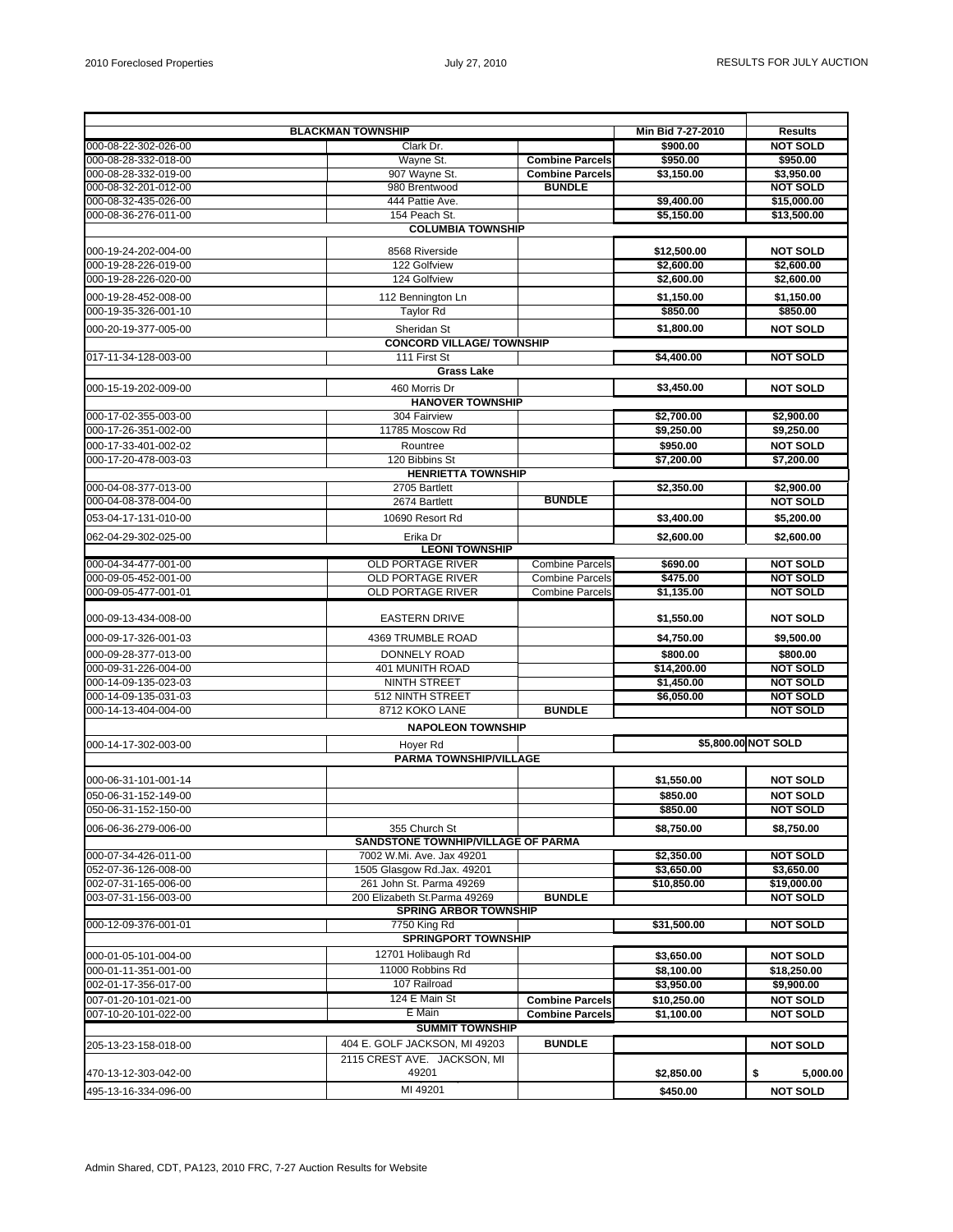| <b>CITY OF JACKSON</b> |                                    |                        |             |                    |  |  |
|------------------------|------------------------------------|------------------------|-------------|--------------------|--|--|
| 1-044600000            | 939 GEORGE ST JACKSON MI           | <b>Combine Parcels</b> | \$10,250.00 | <b>NOT SOLD</b>    |  |  |
| 1-044800000            | <b>GEORGE ST JACKSON MI</b>        | <b>Combine Parcels</b> | \$890.00    | <b>NOT SOLD</b>    |  |  |
| 1-044900000            | 1 VACANT JACKSON MI                | <b>Combine Parcels</b> | \$560.00    | <b>NOT SOLD</b>    |  |  |
| 1-050200000            | 408 W NORTH ST JACKSON MI          |                        | \$7,750.00  | <b>NOT SOLD</b>    |  |  |
| 1-060500000            | 418 MC KINLEY ST JACKSON MI        |                        | \$850.00    | <b>NOT SOLD</b>    |  |  |
| 2-054800000            | 325 VAN BUREN ST JACKSON MI        |                        | \$8,150.00  | \$8,150.00         |  |  |
| 2-082000000            | 350 N GRINNELL ST JACKSON MI       |                        | \$5,050.00  | \$10,000.00        |  |  |
| 3-016800000            | 202 THIRD ST JACKSON MI            |                        | \$20,200.00 | <b>NOT SOLD</b>    |  |  |
| 3-225100000            | 606 McNeal Jackson, MI             |                        | \$7,700.00  | <b>NOT SOLD</b>    |  |  |
| 3-227500000            | 1231 GREENWOOD AVE JACKSON MI      |                        | \$7,750.00  | <b>NOT SOLD</b>    |  |  |
| 3-234300000            | 402 DOUGLAS ST JACKSON MI          | <b>BUNDLE</b>          |             | <b>NOT SOLD</b>    |  |  |
| 3-242600000            | 413 BLOOMFIELD BLVD JACKSON MI     |                        | \$7,350.00  | <b>NOT SOLD</b>    |  |  |
| 3-244900000            | 606 W PROSPECT ST JACKSON MI       |                        | \$5,150.00  | \$5,150.00         |  |  |
| 4-032200000            | 303 W FRANKLIN ST JACKSON MI       |                        | \$3,400.00  | <b>NOT SOLD</b>    |  |  |
| 4-039200000            | 332 W MASON ST JACKSON MI          |                        | \$7,050.00  | <b>NOT SOLD</b>    |  |  |
| 4-046100000            | 232 W BIDDLE ST JACKSON MI         |                        | \$1,650.00  | <b>NOT SOLD</b>    |  |  |
| 4-0509.2000            | 201 W BIDDLE ST JACKSON MI         | <b>BUNDLE</b>          |             | <b>NOT SOLD</b>    |  |  |
| 4-053500000            | 708 S BLACKSTONE ST JACKSON MI     |                        | \$5,500.00  | <b>NOT SOLD</b>    |  |  |
| 4-059600000            | 104 W BIDDLE ST JACKSON MI         | <b>BUNDLE</b>          |             | <b>NOT SOLD</b>    |  |  |
| 4-060000000            | 800 S MECHANIC ST JACKSON MI       | <b>BUNDLE</b>          |             | <b>NOT SOLD</b>    |  |  |
| 4-060400000            | 108 W MORRELL ST JACKSON MI        |                        | \$700.00    | <b>NOT SOLD</b>    |  |  |
| 4-064300000            | 915 S JACKSON ST JACKSON MI        |                        | \$1,700.00  | <b>NOT SOLD</b>    |  |  |
| 4-064400000            | 917 S JACKSON ST JACKSON MI        |                        | \$5,550.00  | <b>NOT SOLD</b>    |  |  |
| 4-064800000            | 927 S JACKSON ST JACKSON MI        |                        | \$5,250.00  | <b>NOT SOLD</b>    |  |  |
| 4-067000000            | 1037 S JACKSON ST JACKSON MI       |                        | \$5.650.00  | <b>NOT SOLD</b>    |  |  |
| 4-068700000            | 1016 WILLIAMS ST JACKSON MI        |                        | \$5,615.75  | <b>NOT SOLD</b>    |  |  |
| 4-0721.2000            | 131 W BIDDLE ST JACKSON MI         |                        | \$3,200.00  | <b>NOT SOLD</b>    |  |  |
| 4-074900000            | 704 WILLIAMS ST JACKSON MI         |                        | \$550.00    | <b>NOT SOLD</b>    |  |  |
| 4-078500000            | 137 W MASON ST JACKSON MI          |                        | \$5,800.00  | <b>NOT SOLD</b>    |  |  |
| 4-079700000            | 932 CHITTOCK AVE JACKSON MI        |                        | \$5,700.00  | <b>NOT SOLD</b>    |  |  |
| 4-090000000            | 1006 MAPLE AVE JACKSON MI          |                        | \$7,650.00  | <b>NOT SOLD</b>    |  |  |
| 4-090700000            | 1016 MAPLE AVE JACKSON MI          |                        | \$6,900.00  | <b>NOT SOLD</b>    |  |  |
| 4-092100000            | 1035 WILLIAMS ST JACKSON MI        |                        | \$2,950.00  | <b>NOT SOLD</b>    |  |  |
| 4-095000000            | 1104 MAPLE AVE JACKSON MI          |                        | \$4,850.00  | <b>NOT SOLD</b>    |  |  |
| 4-129600000            | 1117 GREENWOOD AVE JACKSON MI      |                        | \$8,300.00  | <b>NOT SOLD</b>    |  |  |
| 4-147300000            | 247 DOUGLAS ST JACKSON MI          |                        | \$5,150.00  | <b>NOT SOLD</b>    |  |  |
| 4-149100000            | 230 GRISWOLD ST JACKSON MI         |                        | \$3,550.00  | $\sqrt{54,300.00}$ |  |  |
| 4-151600000            | 1306 MAPLE AVE JACKSON MI          |                        | \$1,150.00  | <b>NOT SOLD</b>    |  |  |
| 4-154100000            | 1406 WILLIAMS ST JACKSON MI        |                        | \$550.00    | <b>NOT SOLD</b>    |  |  |
| 4-162100000            | 210 W SOUTH ST JACKSON MI          | <b>BUNDLE</b>          |             | <b>NOT SOLD</b>    |  |  |
| 4-169200000            | <b>151 W EUCLID AVE JACKSON MI</b> |                        | \$4,200.00  | \$4,200.00         |  |  |
| 4-171900000            | 128 W MANSION ST JACKSON MI        |                        | \$4,750.00  | <b>NOT SOLD</b>    |  |  |
| 5-020800000            | 109 E MASON ST JACKSON MI          |                        | \$850.00    | <b>NOT SOLD</b>    |  |  |
| 5-020900000            | 107 E MASON ST JACKSON MI          |                        | \$2,900.00  | <b>NOT SOLD</b>    |  |  |
| 5-064900000            | 939 CHITTOCK AVE JACKSON MI        |                        | \$8,900.00  | <b>NOT SOLD</b>    |  |  |
| 5-073000000            | 103 MITCHELL ST JACKSON MI         |                        | \$8,250.00  | <b>NOT SOLD</b>    |  |  |
| 5-078800000            | 1021 ADRIAN AVE JACKSON MI         |                        | \$2,300.00  | <b>NOT SOLD</b>    |  |  |
| 5-097500000            | 1019 S MILWAUKEE ST JACKSON MI     | <b>BUNDLE</b>          |             | <b>NOT SOLD</b>    |  |  |